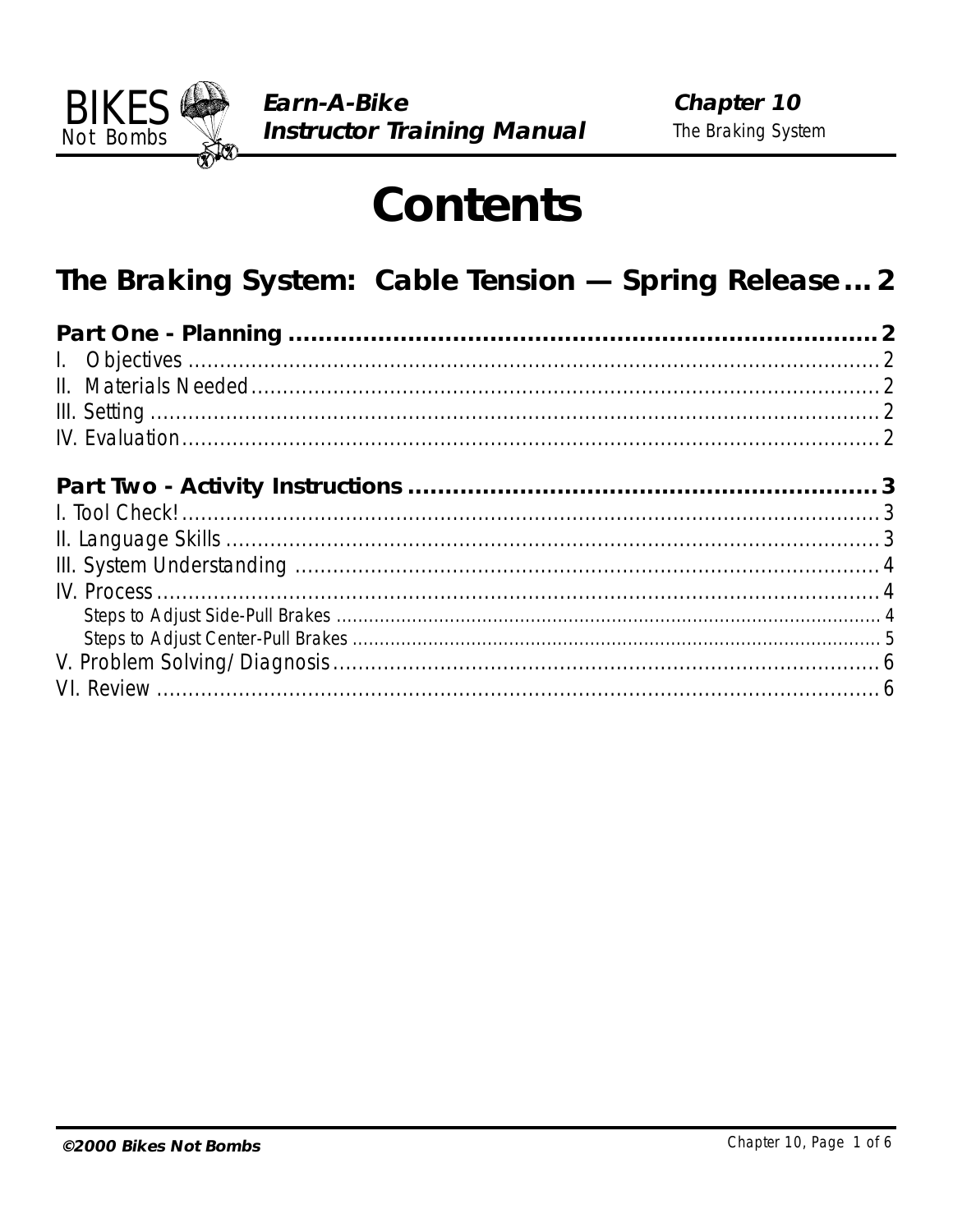<span id="page-1-0"></span>

BRAKE

## **The Braking System: Cable Tension — Spring Release Part One - Planning**

### **I. Objectives**

- A. Students should be able to identify a bike with unsafe brakes.
- B. Students should be able to name the separate components of the brake system and describe how they interact as a whole.
- C. Students should be able to describe the major steps of the brake adjustment process.
- D. Students should be familiar with the smaller steps of each major step.
- E. Students should become more familiar with the physics concepts of friction and momentum.

### **II. Materials Needed**



- A. Workshop, with tool benches, bike repair stand and bike storage.
	- B. Outdoor, Test Ride choose a nearby, paved spot that has no traffic. An empty parking lot or playground is ideal.

### **IV. Evaluation**

- A. Teacher Observation During Work Session Rotate amongst the students you are working with. Observe for general mechanics skills (e.g. body mechanics, tool use), work habits (e.g. keeping part orderly, replacing tools), and ability to follow the steps of the process in the proper order. Observe for problem solving skills: Is student using visual observations? Is student able to pose questions whose answers will help her come up with a solution?
- B. Oral Review at end of work session.
	- 1) **Language**: How many of the parts and specialty tools can students identify? Passively? Actively?
	- 2) **Systems:** Can the student say what components are part of the system worked on? How do they function as a whole?
	- 3) **Process:** How many of the steps of the process can students name? Can they get the steps in the correct order?
- C. Written Evaluation How well can student narrate what she did that day on her time sheet?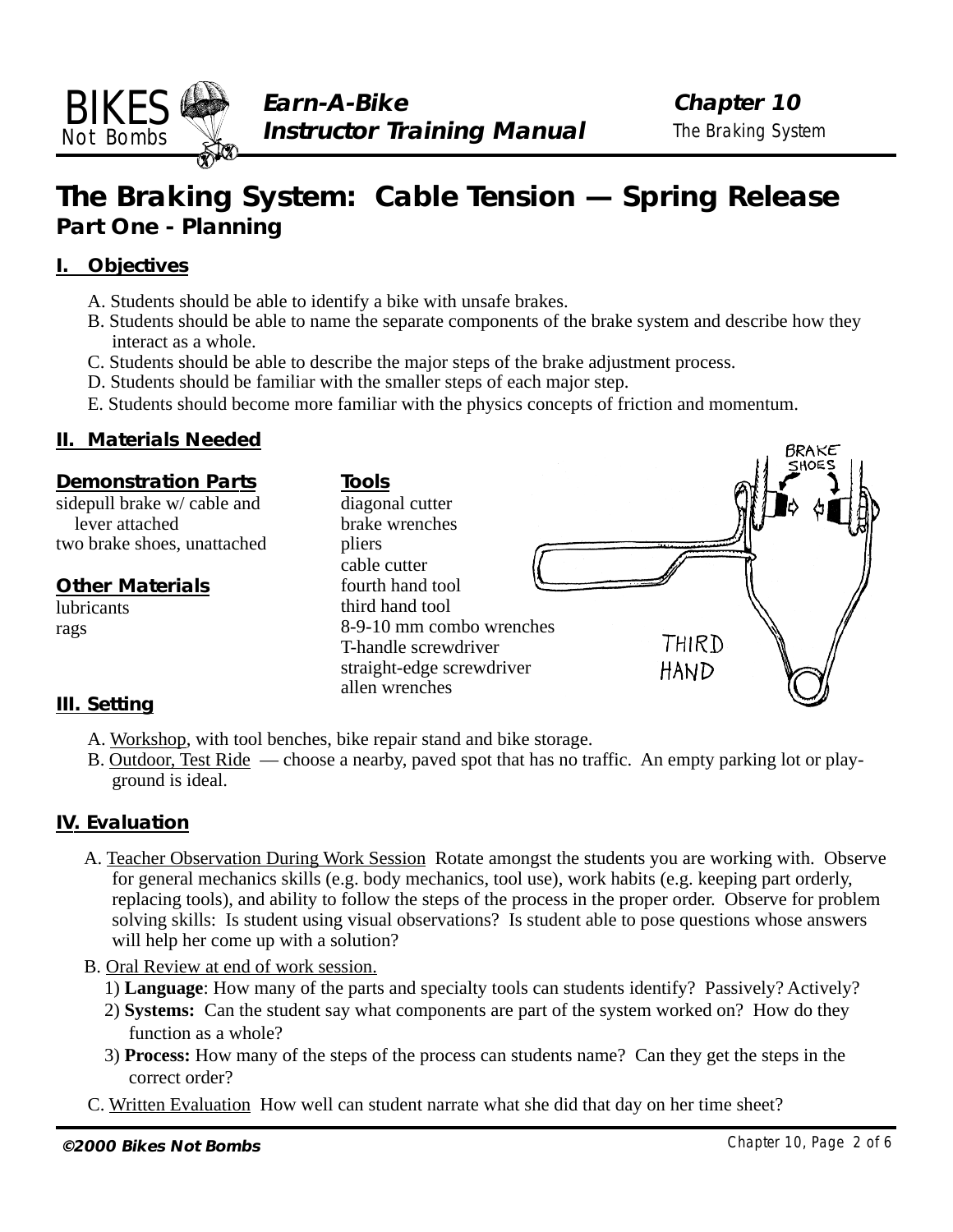<span id="page-2-0"></span>

### **Part Two - Activity Instructions**

**I. Tool Check!** Students & instructors enter the tool area and confirm as a group that all the tools are there.

### **II. Language Skills**

Over the course of the lesson we should introduce all of these terms. At the end of the session it is often helpful to get each student to point to/touch each of these parts on his/her bike & say the name.

#### **Minor Parts Math/Science Words Main Parts** lever anchor bolt/pinch bolt tension cable housing stop friction housing lever strap force caliper (brake arm) cable end tangent shoes & brake block center bolt (Side Pull) parallel **ADSUSTING** mounting bolt (Center Pull) axis of rotation BARREL spring transverse cable **Necessary Tools** ferrule brake wrenches adjusting barrel pliers triangle/yoke cable cutter (center Pull & Cantilever) diagonal cutter **ADJUSTING** fourth hand tool ACORN NUT third hand tool **ANCHOR** 8, 9, 10 mm combo wrenches BOLT **Other Materials** T-handle screwdriver allen wrenches rags straight-edge screwdriver lubricants **Sidepull Brake** SHOE **Caliper**

**Note:** When working on any rim brake system, you have to make sure that the wheels are in good shape first. That means taking care of any problems with the rotational systems in the hubs, truing the wheels, and making sure the wheels are centered in the frame. Some other main words to remember are: axle, axle nut, axle washer, quick release skewer.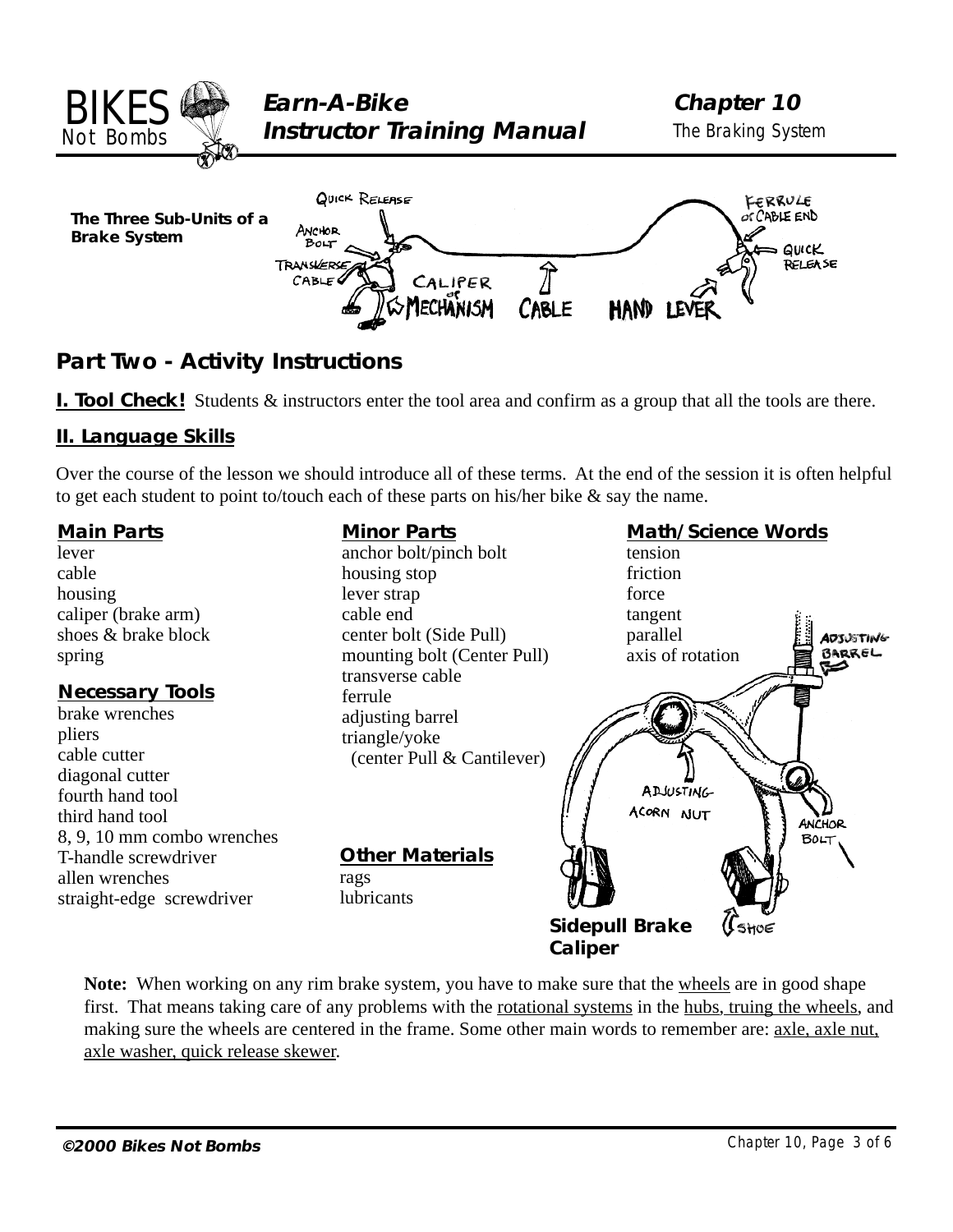**Chapter 10** The Braking System

**III. System Understanding** Try different ways of phrasing this question: "What components are part of the brake system?" "How do they interact/affect each other/work together?" "How do they function as a whole?"

### **IV. Process**

<span id="page-3-0"></span>BIKES Not Bombs

- **A. Goal** What's a "good brake adjustment?" It stops you. What else?
	- Nothing about to break (cables not frayed, shoes not about to slip off of rim)
	- Quick and Responsive shoes get to rim fast, no "squishy" feeling
	- Doesn't squeak
	- Will last a while (shoes not way worn down)
	- Strong enough to stop you!
	- Shoes aren't hitting on rim, don't rub as you pedal

When starting each of the steps below, also try to get across the goal of each step. "What's the point of this step?"

- **B. Steps to Adjust Side-Pull Brakes**  The process of adjusting sidepull brakes can be broken down into 12 steps. When teaching a group, go over the name of each step, as a list. Then describe/demonstrate each step to the students and have them each carry out that step on their bike before you move the group onto the next step. Alternately, if you have enough volunteer instructors, it's great to work one instructor to two students, and try to keep each student working at her/his own pace.
	- **1. Evaluate Condition** of existing parts, decide what to replace. Also, is the wheel centered in the frame, tightened to drop-outs, true, and not loose in hub? When working on any rim brake system, you also have to make sure that the wheels are in good shape first. That means taking care of any

problems with the rotational systems in the hubs, truing the wheels, and making sure the wheels are centered in the frame.

- **2. Eliminate "Flop," Front to Back Play** in calipers
	- a) Make sure that the brake caliper is firmly mounted to frame by tightening the nut on the back end of the center bolt (on side-pull brakes pivot bolt is same as the mounting bolt).
	- b) Make sure that the caliper arms are pressed together tightly enough to eliminate the "flop" or play between them, but not so tight the arms bind and don't spring back away from the rim after releasing the brake lever (on a side-pull brake this is like a bearing/cone adjustment, lock nut serves same purpose). Lube these pivot points during this step.
	- c) Tool concepts fixed vs. adjustable wrenches, thin specialty wrenches vs. regular combination wrenches.
- **3. Shoe Placement on Rim** Up & Down Set the brake shoe so that the top edge of brake block is even with the top edge of the braking surface on the rim. While the mounting bolt is loose, also take care of the shoe's rotation around the mounting bolt. Do the initial Toeing.



Frayed cable

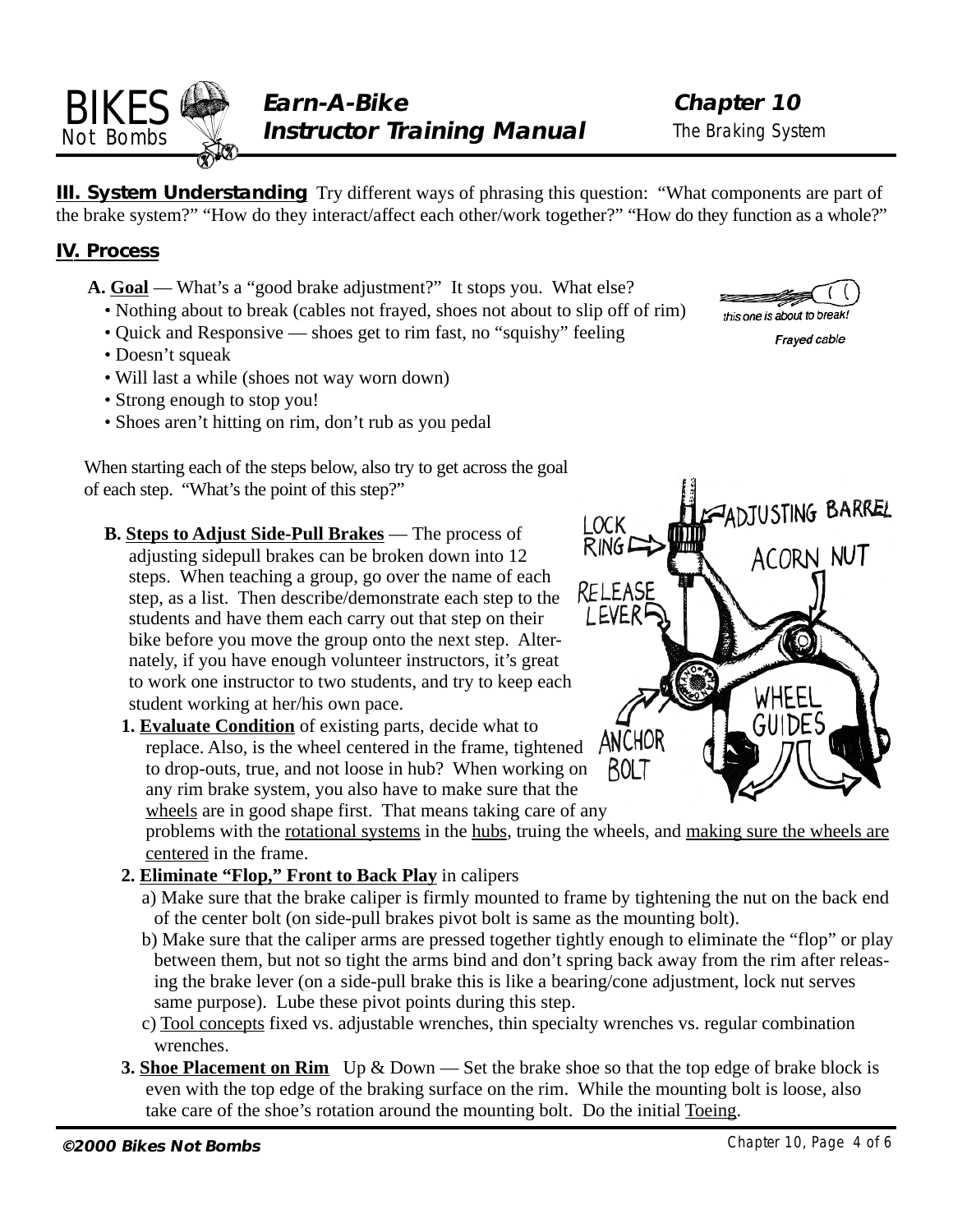<span id="page-4-0"></span>

### **B. Steps to Adjust Sidepull Brakes** - continued

- **4. Disconnect Cable Anchor Bolt** and remove cable. Inspect cable at the spot where it has been flattened by the anchor bolt to make sure it is not frayed there. Grease cable, using steel wool 1st if necessary.
- **5. Lubrication** oil the cables (grease 'em if you are taking them out of housing, otherwise drip oil into housing — rotate bike around and make gravity your friend!), and the pivot points in calipers and levers.
- **6. Tighten Brake levers** on handlebars Think about the rider's wrists, and the size of rider's grip (if there is a grip adjust screw). See Barnett's manual for standard positioning diagram.
- **7. Seat cable end in brake lever** show the 2 types of cable end, and widths of cable.
- **8. Cable tightness** Demonstrate relationship between cable length and closeness of shoes to rim. Prestretch new cables. After showing cable tightening, talk about barrel adjusters.



**Barrel Adjuster**

- **9. Toeing** Final toeing. Set following edge of brake block 0.5 to 1.5 mm away from rim when leading edge is just touching rim.
- **10. Centering** Crude method —with a hammer and flat end punch. Elegant method — with two specialty brake levers, used on center bolt.
- **11. Clean off the rims and shoes** use a clean rag and, if necessary., some alcohol, to get off all grease (Why no lube wanted on these surfaces??? In this case, *friction* is our friend!)
- **12. Test Ride.**
- **C. Steps to Adjust Center-Pull Brakes** Adjusting center-pull brakes is almost the same as side-pull brakes, with the following exceptions:
	- **1. Evaluate Condition** of existing parts, Same.
	- **2. Eliminate "Flop," Front to Back Play** in calipers by assuring that caliper is firmly mounted to frame. Center-pull brakes have one mounting bolt and two pivot bolts. Lube these pivot points during this step.